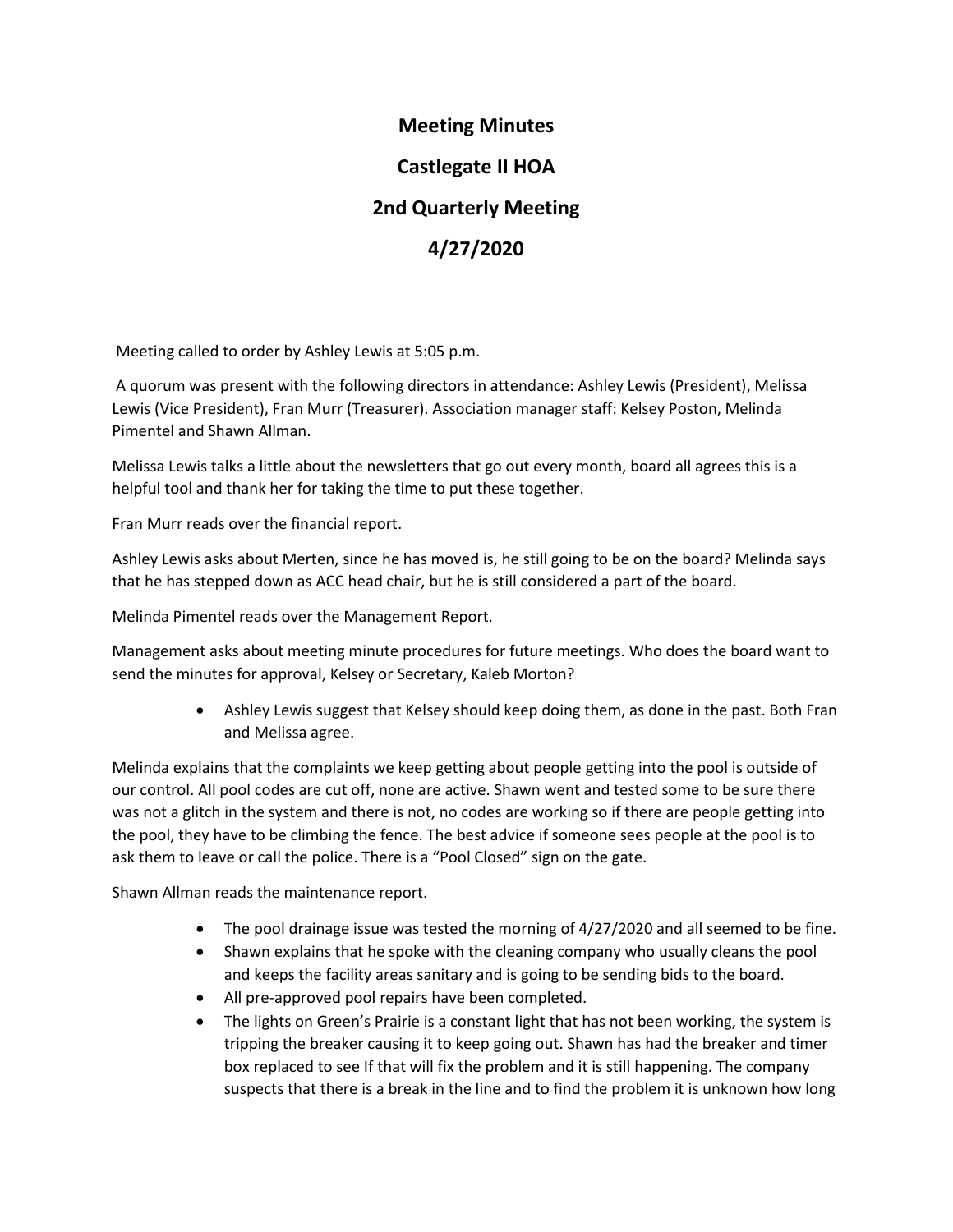and what that problem could be, and the vendor will charge an hourly rate plus repair cost. Melissa suggest some options on how to keep the cost down by maybe out reflectors by the entrance as a lot of the complaints were that you cannot see the entrance at night if the lights are not working. Fran and Ashley both agree that this is a good idea for the time being. Shawn is going to do some research and see what he can find. He will send to the board for approval before purchasing and installing.

- The fountains have all three been working properly since the last repair on 2/14.
	- o A company reached out to Shawn about colored fountain lights and they were wondering if they could use Castlegate II lake to test them out for 3-6 months. The board all agrees this seems fine.

Ashley continues with the Agenda and the Unfinished Business.

- Melissa request admin access to the Castlegate II website. Her goal is to make the website just overall an easier experience and better way to navigate through to find what you are looking for. Fran asks if management will still have all access that they currently have, Melissa says absolutely and if there is anything, she does differently she will keep the management company up to date with all changes.
	- o Ashley motions to approve Melissa Lewis to have access to the website. Fran Murr seconds that motion. All in favor.
- Castlegate II Logo is the next discussion under the unfinished business.
	- o Melissa Lewis has concerns that this is the logo that the developer picked and uses, and it is from Wayfair. The board all agrees to just keep going with what we have for now and maybe discuss this at a late time.
- Board meeting format for future meetings?
	- $\circ$  IT was already approved that the residents would be able to address issues to the board through a sign-up sheet. Melinda talks about the Topic to Discuss form like for the annual meeting and suggests having something similar to this for them to fill out and the board can review to see if it is something they would like to discuss at a meeting. This gives the residents an option to be able to speak of issues or requests they have so they do not have to wait until the annual meeting.

On to the New Business.

- Ashley talks a little about all the Castlegate II contract and getting possible new bids? Greener Images has just been rebidded.
- It was previously mentioned to possible get a list of pre-approved sheds back on website for residents, however, Kaleb (ACC) has voiced that he does not want to proceed with this, he would rather have them submit so he can for sure review each ACC request that comes in to make sure it is within the guidelines. Board all agrees that is a great idea. ACC shed submissions will remain the same.
- Ashley Lewis asks about the current loan and possibly getting it refinanced?
	- o Fran says it must be refinanced in 2021 already. Ashley has some banking references that she is going to get with to discuss and get some advice. This discussion is tabled until the next board meeting.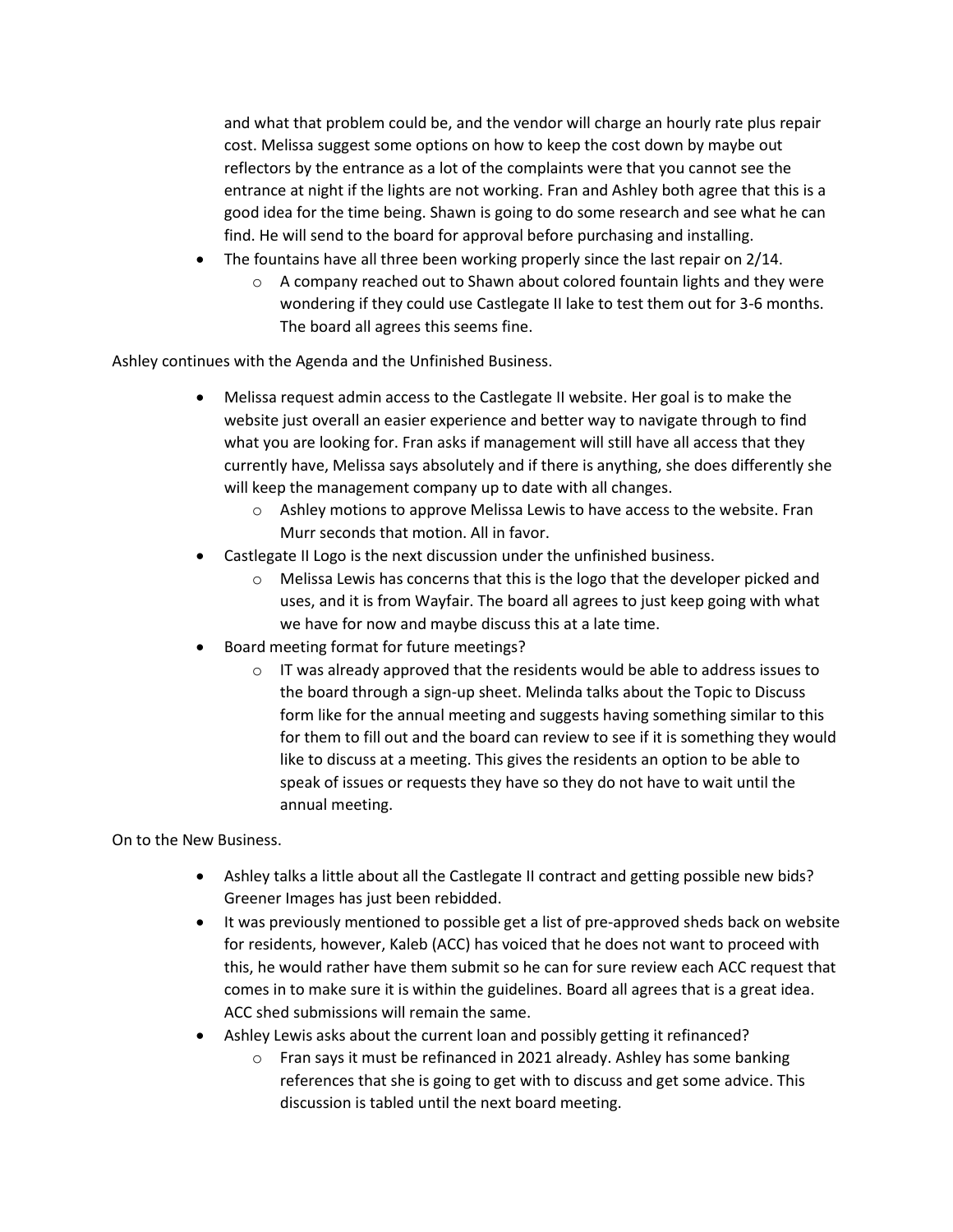- The library box was previously approved already. The location however has not been talked about.
	- o Ashley pulls up a google map view of the event center where Shawn Allman tells where the City lines are and the HOA. The board has decided to go look in person at places they think would be a good location for the box and will discuss at the next meeting.
	- o Melissa Lewis motions to approve the library box and Ashley Lewis seconds that motions. All in favor. The location is TBD.
- Melissa Lewis speaks about preparing a scope of guidelines of what is to be done by the management company what is expected.

Kelsey Poston asks about the new pool open date.

• Board agrees that there is not a for sure open date. Right now it will not be before June  $1^\text{st}$ .

Meeting adjourned @ 6:19 p.m.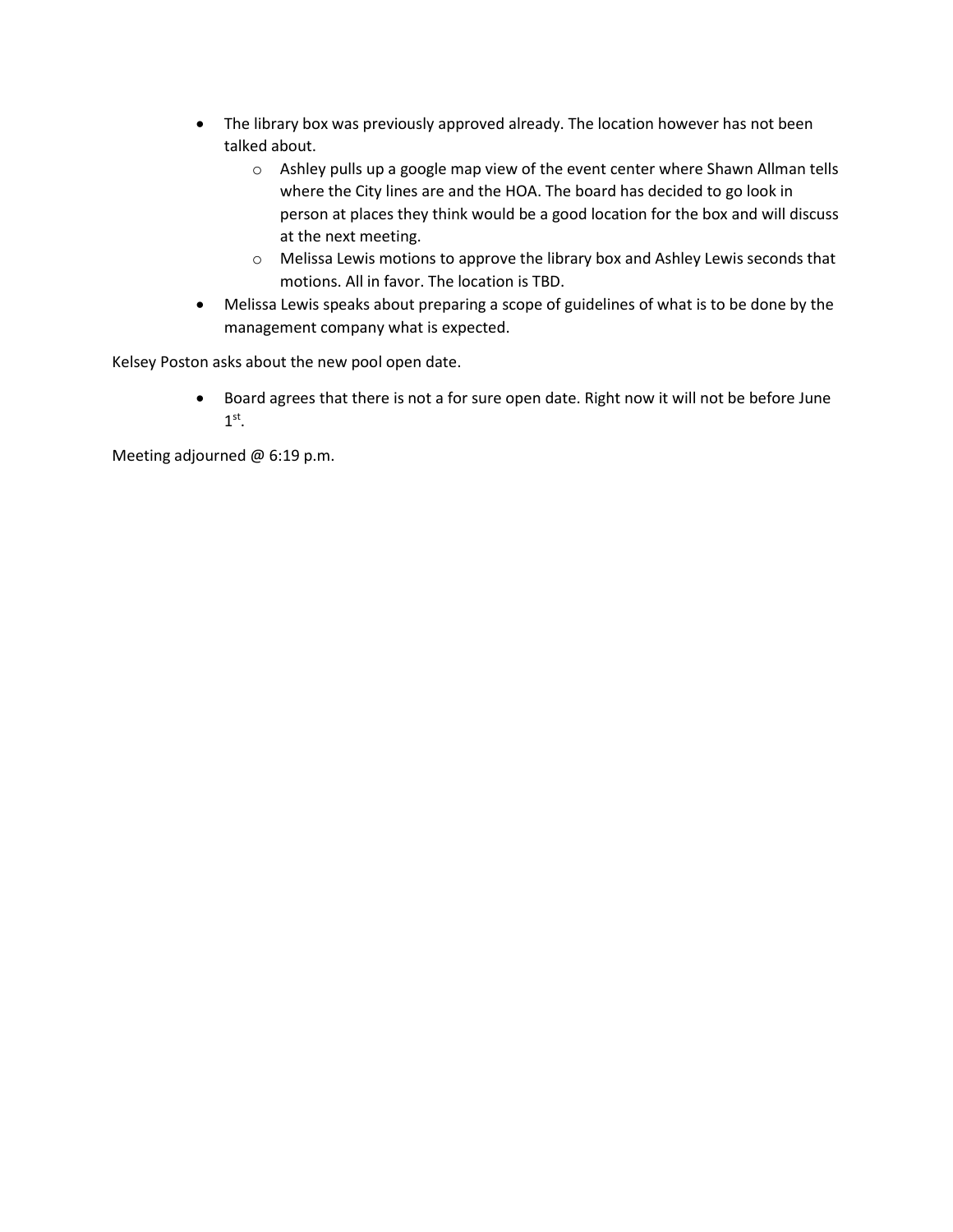# **04/27/2020 Management Report**

#### **Property Status**: 843 Lots

- o 58 Developer Lots
- o 55 Builder Lots
- o 730 Owner Lots

**Inspection Summary** – 6 inspections visits, 98 violations since February 18, 2020.

- 7 3.06 Trash can/Debris
- 2 3.22 Unsightly articles (trailers, boats, etc.)
- 89 3.27 Lawn maintenance

#### **Management Questions** –

• HOA meeting minutes procedure – it has been brought up by a board member that the minutes should be prepared and submitted by the secretary. Can we have confirmation that the board agrees and get confirmation that management will not take meeting notes any longer?

#### **Aquatic Center:**

- Pool open date: June  $1<sup>st</sup>$ ?
- Pool closing date: October 15<sup>th</sup>
- Poor staffed hours: 3 pm 9 pm
- All pool registration documents have been sent
- Club Memberships
	- o 3 completed, 6 pending waiting for payment.
	- o Questions
		- Will they get prorated if the pool open date gets delayed?
		- **Should outside memberships still be offered considering all that is going** on?
- Procedures & costs due to COVID-19

# **Event Center:**

- Open date June  $1<sup>st</sup>$ ?
- Procedures & costs due to COVID-19

# *Maintenance items:*

# **Pool Repairs:**

- Repaired main pool pump (3/4)
- Waterline tiles replaced (3/11)
- Handrails replaced (3/19)
- Repaired broken coping at edge of pool (3/11)
- Installed new auto-fill solenoid (3/17)